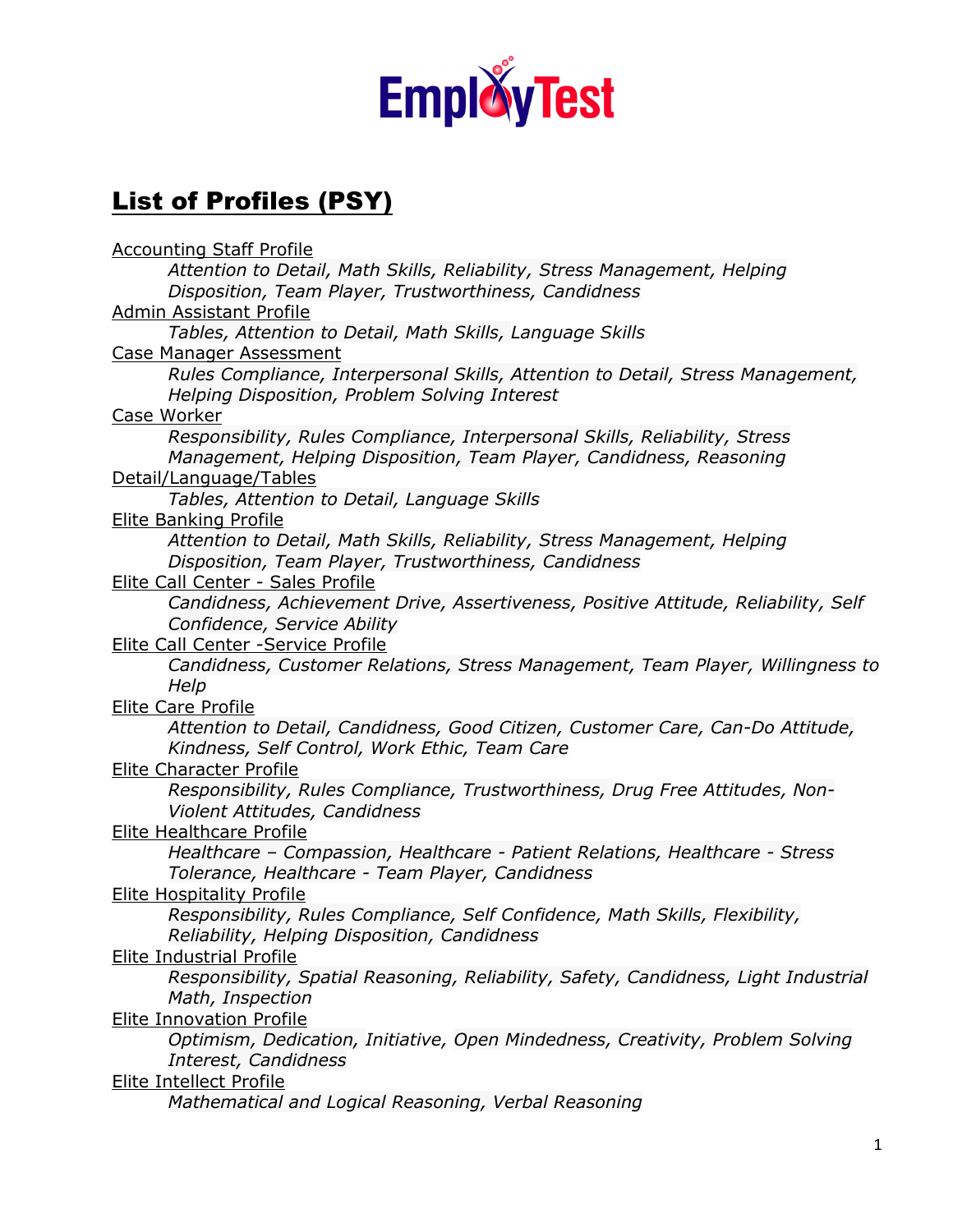

Elite Manager Profile *Self Confidence, Leadership, Achievement Drive, Assertiveness, Stress Management, Supervision, Candidness*  Elite Personality Profile *Self Confidence, Leadership, Flexibility, Achievement Drive, Reliability, Assertiveness, Stress Management, Helping Disposition, Team Player, Trustworthiness, Candidness*  Elite Profile - Service Advisor *Interpersonal Skills, Attention to Detail, Flexibility, Reliability, Helping Disposition*  Elite Retail Profile *Responsibility, Math Skills, Flexibility, Reliability, Helping Disposition, Trustworthiness, Candidness*  **Elite Safety Profile** *Responsibility, Rules Compliance, Reliability, Safety, Candidness*  Elite Sales Profile *Self Confidence, Achievement Drive, Assertiveness, Extraversion, Candidness*  Elite Service Profile *Flexibility, Stress Management, Helping Disposition, Team Player, Candidness*  Elite Service Profile + Sales *Flexibility, Achievement Drive, Assertiveness, Stress Management, Helping Disposition, Team Player, Candidness*  Elite Skills Profile *Tables, Attention to Detail, Math Skills, Language Skills*  Elite Staffing Profile *Rules Compliance, Attention to Detail, Math Skills, Reliability, Trustworthiness, Candidness*  Elite Supervision Profile *Self Confidence, Reliability, Helping Disposition, Team Player, Supervision, Candidness*  Elite Transportation Profile *Responsibility, Rules Compliance, Reliability, Trustworthiness, Safety, Candidness*  GWS-Receptionist *Interpersonal Skills, Attention to Detail, Flexibility, Reliability, Helping Disposition, Energy, Extraversion, Service*  Identity: Supervisor *Self Confidence, Stress Management, Helping Disposition, Supervision, Problem Solving Interest, Candidness*  Independent Worker Profile *Responsibility, Rules Compliance, Flexibility, Trustworthiness, Problem Solving Interest*  Inspiration Front Desk Assessment *Language Skills, Assertiveness, Energy, Extraversion, Listening Skills, Sales Strategies, Service*